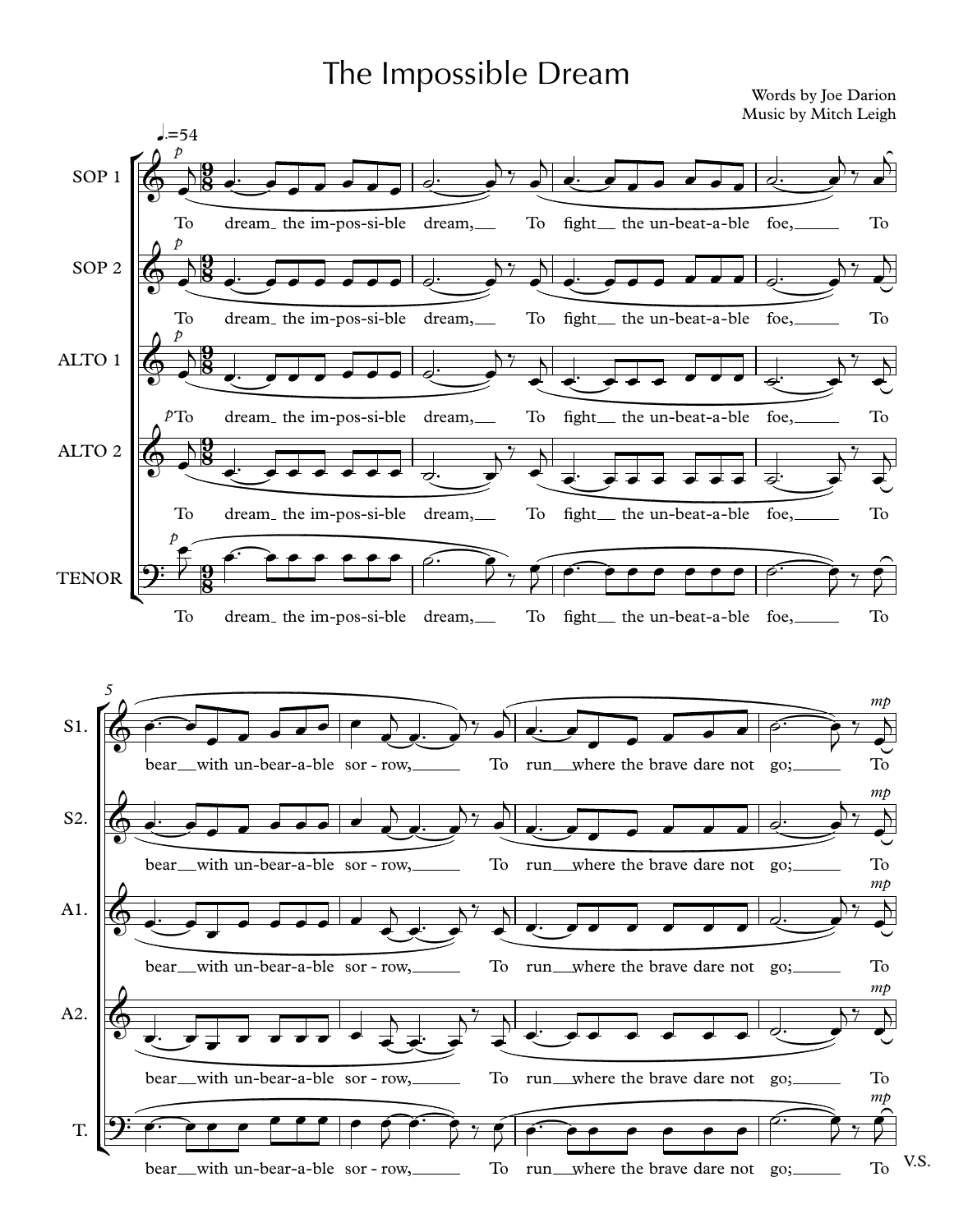

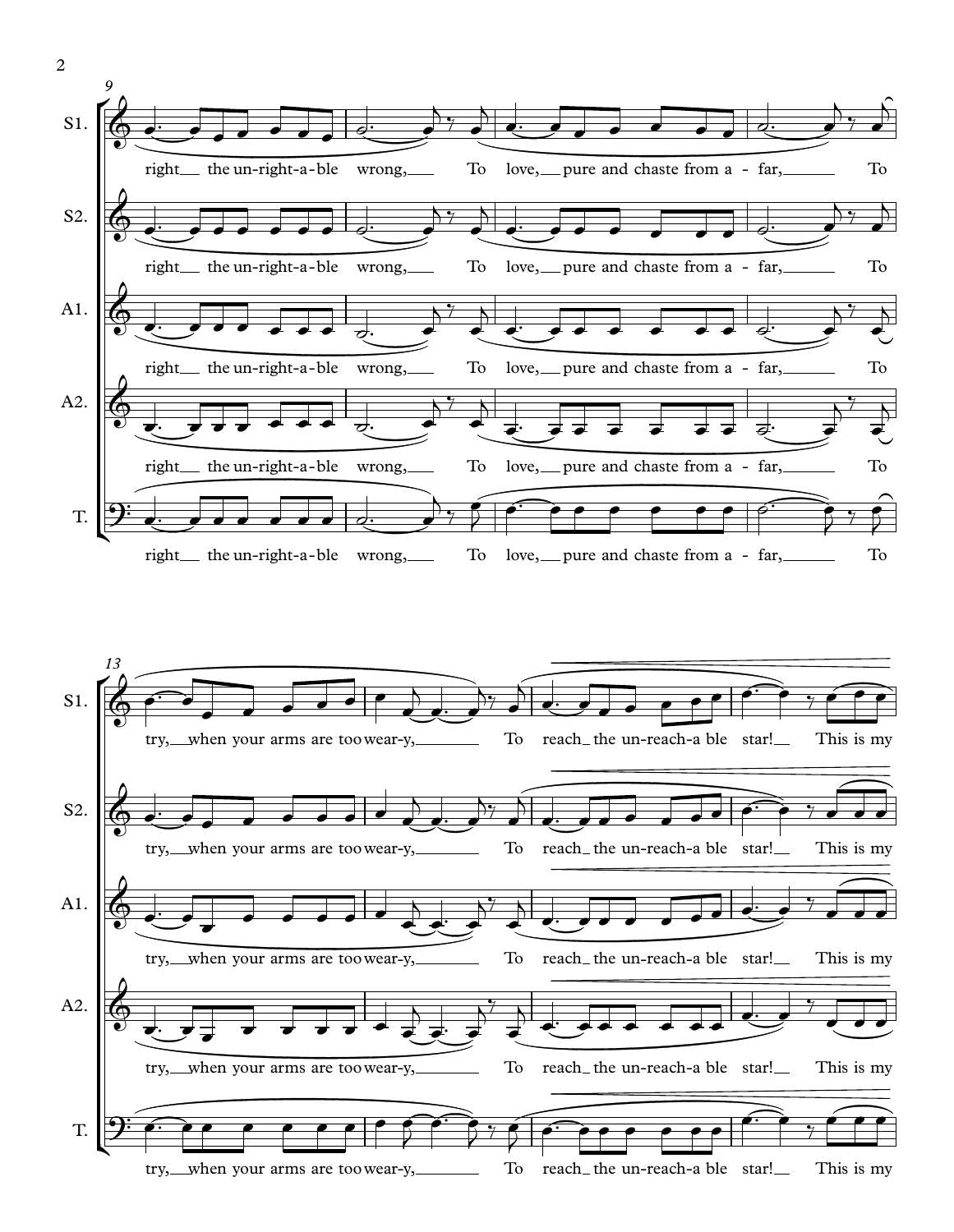



V.S. right with-out ques-tion or pause, To be will-ing tomarch in-to hell for a heav-en-ly cause! And I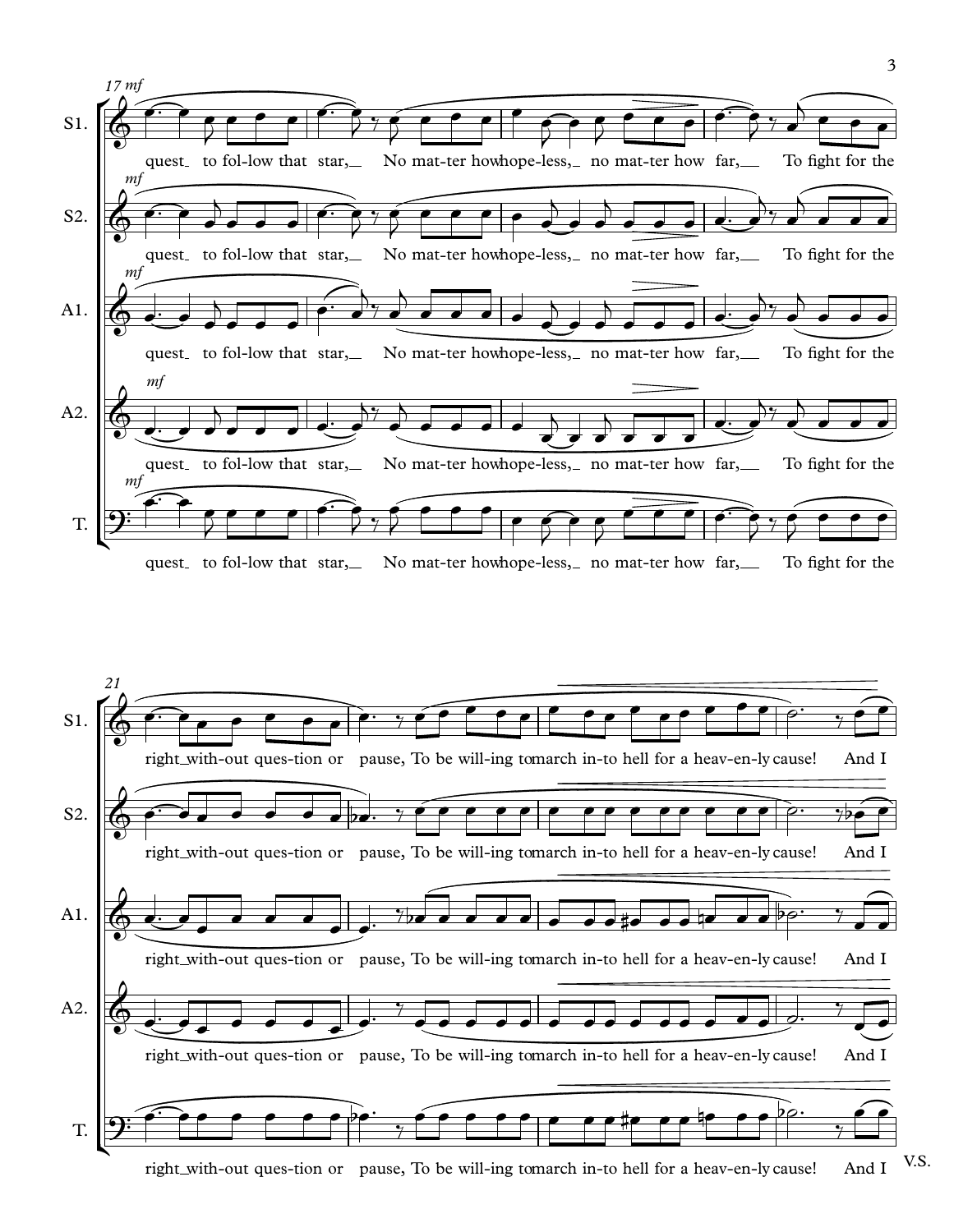